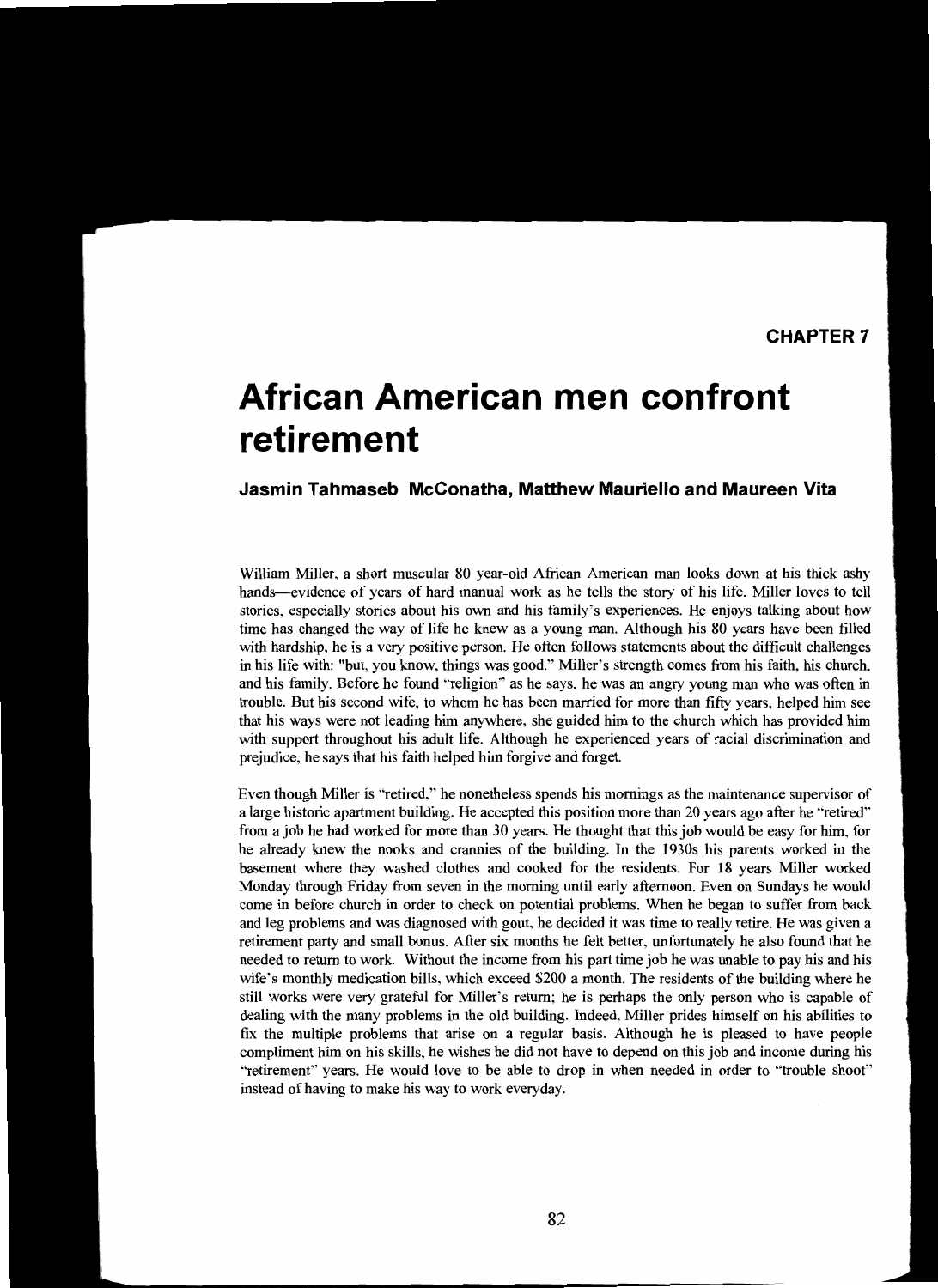## **CHAPTER 7**

## **·nt**

### **ureen Vita**

n at his thick ash Miller loves to tell talking about how rs have been filled difficult challenges is faith, his church **1** who was often **in urs**, helped him see has provided him discrimination and

ance supervisor of **D** after he "retired" e easy for him, for nts worked in the rs Miller worked Sundays he would suffer from back e. He was given a also found that he to pay his and his ouilding where he who is capable of on his abilities to I to have people ncome during his "trouble shoot"

\*\*\*\*\*\*

William Miller is not the image that mainstream Americans have of a typical retired person enjoying a **Example 1** and leisure. To borrow Katherine Newman's memorable phrase, William Miller presents a **number** in "a different shade of gray." The number of people who will be of retirement age is **apected to reach 70 million in the next 25 years. Contemporary retirees are, as a whole, healthier and** -.:aIthier than previous generations. However, this health and wealth is by no means evenly **Estributed.** Instead of anticipating a comfortable retirement, a large percentage of men and women of endor often find that they have little in common with the middle class retirement experience. Instead  $\blacksquare$  anticipating a comfortable retirement they find themselves facing considerable hardships and **Indeed Structure and a struggle to lead to the income and a struggle to lead to the income and a struggle to Leep** poverty at bay. Many older men and women, especially minority and immigrant populations, **Live** no health insurance, no pensions, nothing more than social security to help make ends meet. In **fact** according to AARP, Social Security benefits are often the only source of income for African **Americans over the age of 65 (AARP, 2004). The Social Security Act passed in 1935 entitled older Americans to receive a minimum subsistence income. However, at the time that the Social Security** Act was passed more than 80 percent of African American men and women worked either in a **Exercise** capacity or in an agricultural capacity, both occupations were specified excluded from Social Security coverage until the 1950s. Even though these original exclusions have been amended, nany African American men have employment histories with seasonal or part-time work along with periods of unemployment. These gaps in employment coupled with career disadvantages often **diminish Social Security benefits to minorities (Newman, 2003). Contemporary African American** men rely heavily on Social Security for their livelihood because they are less likely to have other sources of income.

Although life expectancy has increased in the past several decades, significant ethnic differences continue to exist in life expectancy. These differences represent an example of the social inequalities which still exist in the United States. African American men still live several years less than European American men and both Black and White women. Racism, poverty, and general poor health affect the life expectancy as well as the overall quality of life of African Americans (Utsey, Yasser, Jackson,  $\&$ Jones, 2002). The disadvantage in life expectancy for Black men is larger than other minority groups in the United States. Low income and related stress resulting in alcohol consumption, smoking and other poor health habits appear to be one of the major risk factors associated with this (Cockerham, 1997),

The research for this paper is based on in-depth interviews, which we conducted over a period of five years with more than a dozen African American men, aged 60 to 81. The men volunteered to be interviewed. Repeated one hour interviews were conducted on an individual basis, primarily in their homes. During the time of the interviews these men were either retired or contemplating retirement. Interview questions focused on their life histories, their relationships, work histories, as well as plans and hopes for later adulthood and the retirement years. Their responses were content analyzed using qualitative data analysis methodology. Several common themes were expressed by all of the men. These include expressions of difficult and stressful times filled with multiple struggles, many of these related to experience of racism and prejudice. The men interviewed also expressed concerns about fmances and health and stated that they hoped to be helpful to others. The case of William Miller highlights similar concerns to those expressed by the other men interviewed. Therefore, in this paper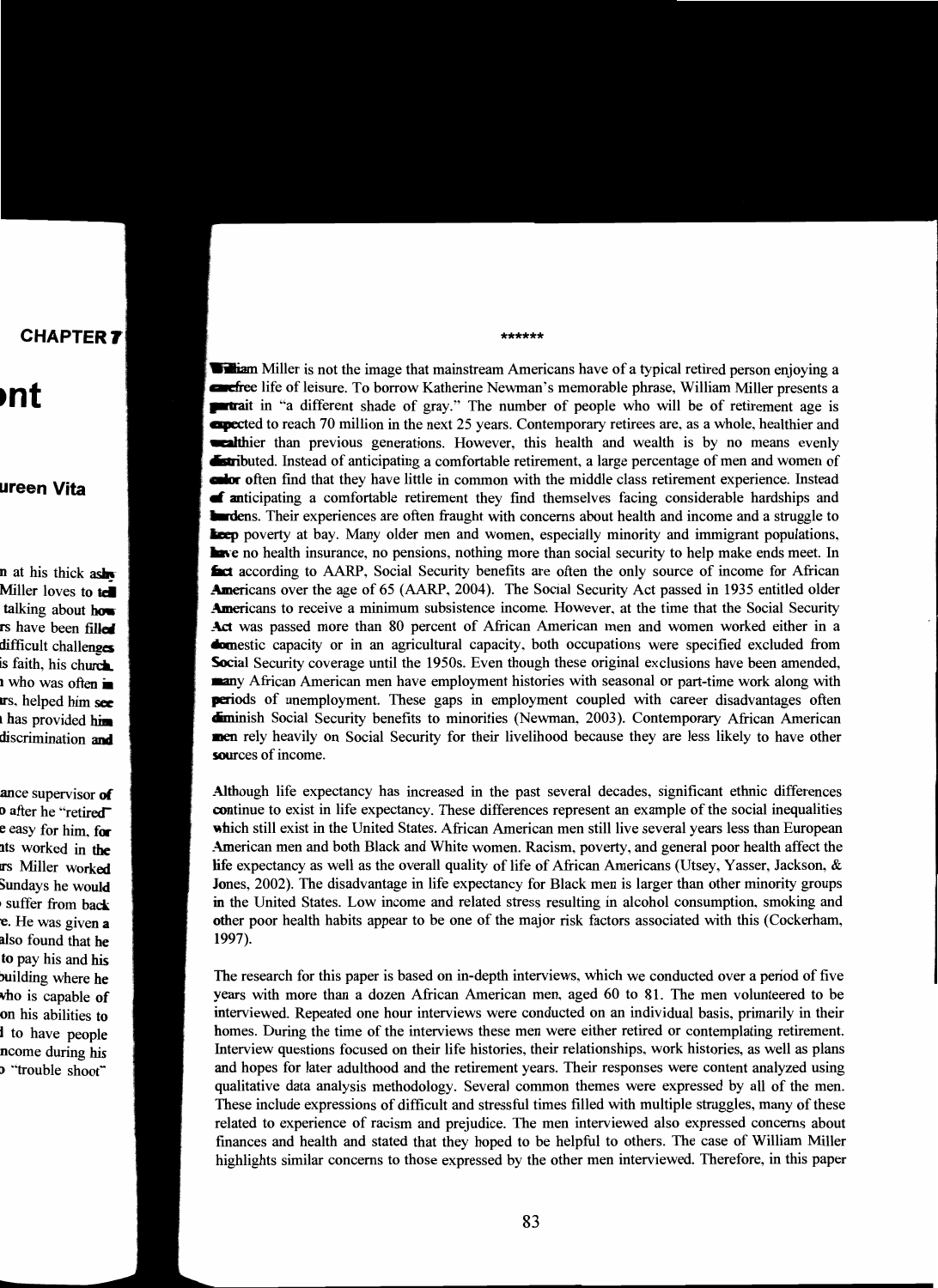we highlight his life story as an example. His life experiences provide a case example of the important themes expressed by all of the men. Miller expressed concerns over his own health and that of his family. He also worried about the cost of medicine, the safety of his neighborhood, the lack of city services, increasing poverty, and the difficulty of making a living in this day and age. As his case illustrates, many African Americans living in the United States face considerable stress and hardship when they attempt to make the transition from the world of work to the world of retirement.

Seventy-one percent of African American men are presently in the work force (Bureau of Labor Statistics. 2004). Unfortunately, many minority populations in the United States, including African Americans and Hispanics, who comprise a large segment of workers earning low and moderate wages, often live at or below the poverty level. According to recent research more than half of older African Americans depend solely on Social Security benefits for their income during the retirement years (Nwafor, 2005). Proposed changes to Social Security in the near future will appear to have a negative affect on this group. Nwafor (2005) states that policymakers who are concerned about minorities need to evaluate the current system as well as future reforms keeping in mind that this system is the major source of financial support for many older men and women (Nwafor, 2005).

According to the American Association of Retired Persons, in 1990,2.5 million or 8% of the African American population was over the age of 65, and of that group, 9% were aged 85 and over. Approximately 12% of African Americans over the age of 65 continue to be employed, although Black men tend to have lower lifetime labor force participation than White men. Black men also tend to have more periods of unemployment, accumulate less work experience and leave the work force earlier than White men. These factors may be caused by discrimination as well as other causes. In 1995, the median income of African Americans was about \$7.328 for Black men, \$5,239 for Black women, compared to \$14,775 for White men, and \$8,297 for White women (American Association of Retired Persons, 1995). Economic indicators support Miller's concerns about fmances during retirement years. His need to continue working, at least on a part time basis, appears to be consistent with that of other older African Americans who struggle to make ends meet.

#### \*\*\*\*\*\*

Despite concerns about his health and fmances Miller continues to give to others. He presents an excellent example of how older African Americans can and do reciprocate to younger generations. Although often younger generations help support older members of their family, in African American families, certain factors are related to the amount of support received by elders.

Miller believes in the importance of contribution to others, to younger people, to older people, and to society in general. Over the years he has taken in over 30 children who were in need of a home. These children who were orphaned, or in trouble, or abandoned, or into drugs, were welcomed by Miller and his wife. Several of the ones who had grown up continue to land on his doorstep when they face difficulties. He and his wife have never turned them away. Miller proudly talks about his children, both his own, and the ones he has taken in. Many have done well with families of their own; they are a part of his extensive family now and visit him often. When he or his wife need assistance with medical concerns, or if they wish to visit relatives who live far away, since Miller no longer likes to drive long distances, his family, which includes his foster children, drive them.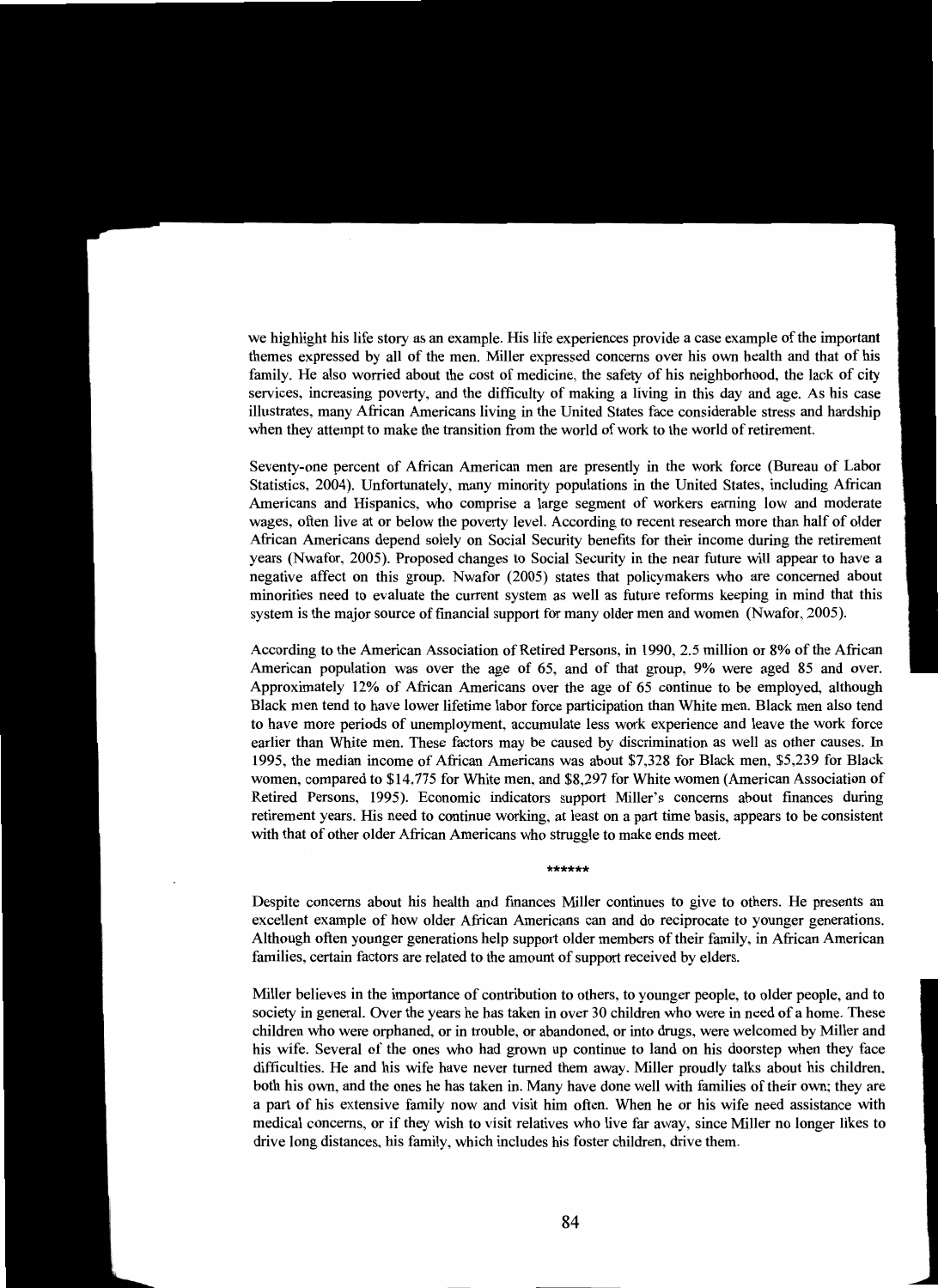of the important 1 and that of his the lack of city age. As his case ess and hardship ment.

Bureau of Labor [cluding African *<sup>v</sup>*and moderate an half of older g the retirement ppear to have a oncerned about <sup>I</sup>mind that this for, 2005).

 $\acute{\bullet}$  of the African I 85 and over. 'oyed. although • men also tend the work force ther causes. In ;.239 for Black Association of nances during **o** be consistent

Ie presents an **T** generations. can American

people, and to I home. These by Miller and hen they face his children, own; they are sistance with mger likes to

Like other ethnic groups in the United States, the African American family tends to remain the primary source of emotional and instrumental support for older African Americans (Walls, 1992). African Americans in general tend to have larger and more extensive social networks than European Americans (Barker, Morrow, & Mitteness. 1998). These networks appear to be developmentally stable as well. Social isolation, for example. which is a concern for retired men and women. especially those suffering from health concerns, does not appear to be as much of a concern for older African Americans. Several studies have concluded that less than 10 percent of older African Americans can be described as socially isolated (Chatters. Taylor, & Lincoln. 2002).

\*\*\*\*\*\*

Older African Americans, on average. are also institutionalized at a lower rate than other groups in the United States. Two main reasons might account for this pattern. One is that since African Americans tend to be poorer and more marginalized their access to care may be impeded. As such, informal social support networks such as family compensate for their economic and social marginalization (Barker, Morrow, & Mitteness, 1998).

Another explanation might be that informal social support networks operate in such a superior and efficacious manner. that institutionalization is not necessary (Barker. Morrow, & Mitteness. 1998). African American families tend to be larger and more heterogeneous than European American families, thus allowing for a greater pooling of resources. In other words. there are simply more individuals to aid in the support of older African Americans who are out of work.

Unfortunately the literature focusing on African American families has often focused on their problems and concerns instead of strengths and supports; typically families have been viewed from pathological perspectives, looking only at dysfunctional aspects. African American men, especially, have been portrayed as absent, irresponsible and subordinate to women. when in actuality this is certainly not always the case (Blake & Darling. 2000).

African American families have been described as being more matriarchal than European American families (Barker. Morrow, & Mitteness, 1998). Several explanations have been posited, including that the marginalization of African American men has forced them into nontraditional male roles. Other explanations include the highly heterogeneous nature of African American families. which tend to include both close and distant kin, as well as multiple generations.

As a consequence, African American families tend to enjoy a greater level of reciprocity between generations. Research indicates that there is a greater flexibility in kinship boundaries among African American families and that this often leads to the absorption of grandchildren and others into the households of older adults at times resulting in a mutually supportive relationship. These social networks often become the core of support systems in stressful and difficult situations (Sokolovsky, 1985). In general. this has the effect of more respect for elders in African American families and greater involvement of older African Americans in daily family functioning.

Older retired African American men tend to have less support than older African American women. The reasons are complicated. In general, men have smaller social networks than women. Even if a male has a large number of friends. these individuals typically share similar activities and hobbies,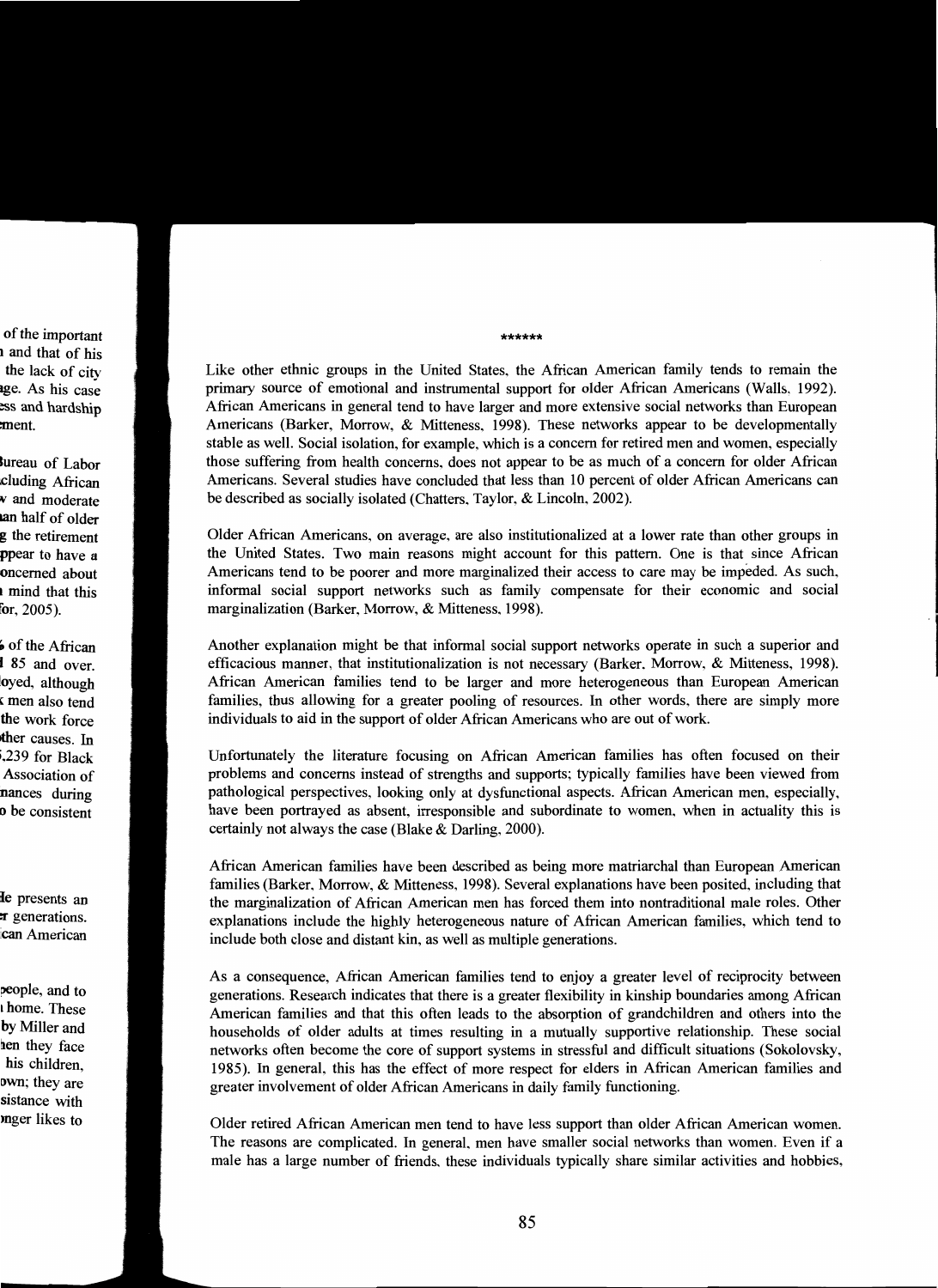whereas with women, friendships are much more emotionally reciprocal and supportive. This may be explained that men tend to rely entirely on their spouses for emotional support, while women tend to rely on individuals other than their spouse for support (Barker, Morrow, & Mittneess, 1998).

Despite the larger social networks, there are other factors which interfere with support for older African Americans in general and men in particular. The oldest old (individuals in their 80s and 90s). the childless, and men are the least likely to receive support. Several reasons have been posited for this phenomenon, including that the oldest old, due to physical limitations, have less access to social networks (e.g. inability to attend church) and lose ability to maintain social networks (Chatters. Taylor, Lincoln, & Schroepfer, 2002).

Those who do not have children are also at a greater risk for isolation. In addition, parents are more likely than non-parents to be socially active in the church, thus the childless become even more isolated (Chatters, Taylor, Lincoln, & Schroepfer, 2002). Older African American men also tend to receive less support from their children than African American women. Clearly given the mediating role that social support and consequent social integration plays in overall well being, less support and fewer resources are associated with a diminished quality of life for many older African American men.

#### \*\*\*\*\*\*

William Miller does have natural and adoptive children and a large supportive family and community which have provided him with support during difficult times. Miller's personal resilience has also contributed to his longevity and positive attitude about life. According to Miller, the formula for a good life is simple - work hard, get a good education, avoid drugs, and maintain a strong faith in God. His "formula" was also his advice to his children, his own - and the more than 30 other young boys and girls he has taken into his home.

Miller's example underscores his belief in hard work, having labored for more than 30 years for a scrap metal company. He began his career during World War II. His initial responsibilities involved picking up newspapers and scrap metal from various businesses and driving them to the factory where he worked so that they might be recycled. This work helped to shape his views on conservation. He abhors waste and still believes that most things can be repaired and re-used.

Miller's steady job enabled him to buy a lovely Victorian home overlooking a small park. In this home, he and his wife raised a large extended family. For years, they lived in comfort. Miller proudly talks of this time when he felt that he had "made it." After his turbulent and traumatic childhood and adolescence which he spent living with his grandmother and an uncle who beat him, his adult years were peaceful, filled by tranquil times spent in church or with his family. Although he was aware of the racial discrimination that he and his family faced, he tried not to dwell on the injustices he saw every day.

Miller's job provided a steady income and family life was good. He encouraged his children to finish at least a high school education. Miller's uncle took him out of school in the  $4<sup>th</sup>$  grade and sent him to work on a neighboring farm. Although he worked more than ten hours a day, his uncle confiscated most of his meager earnings. When Miller objected, his uncle hit him. One day Miller decided that  $\blacksquare$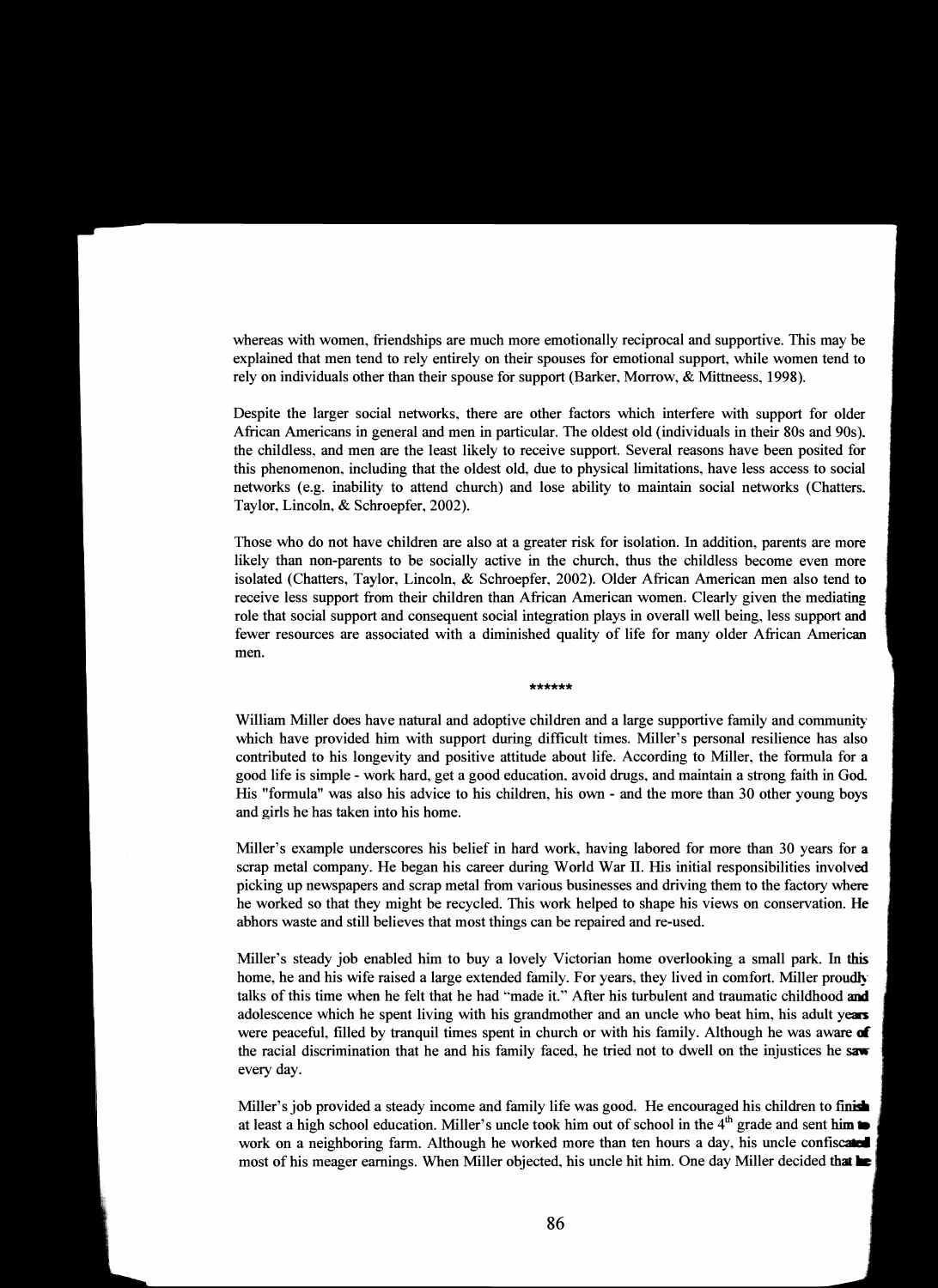ve. This may be women tend to 1998).

pport for older ir 80s and 90s), een posited for access to social orks (Chatters,

the mediating !rents are more me even more en also tend to :ss support and ican American

**nd** community ience has also formula for a **3** faith in God. er young boys

10 years for a ities involved factory where servation. He

park. In this filler proudly bildhood and is adult years was aware of stices he saw

**tren** to finish d sent him to <sup>~</sup>confiscated cided that he had had enough. He left his farm tools in the field and hitchhiked to the nearest big city. Miller took odd jobs, drank and smoked cigarettes. He got into fistfights. Until he met his wife, he remembers being an angry as a teenager and young adult. His wife soon led him to the church. His newfound faith enabled him to put aside his anger and work towards helping others.

More often than not. the mainstream media depicts the African American family as dysfunctional. African American men are frequently represented as living on the margins of their families as well as society. African American fathers, especially, are seen as being absent and avoidant of their responsibilities. These are of course stereotypic images, there are many African American families like those of William Miller, who has been married to his wife for more than 50 years. During that time, they have raised five of their own children and as previously mentioned numerous other adopted children. Miller is completely devoted to his extended family. During his life, he has dealt with prejudice related to stereotypes surrounding African American men, health concerns, and the drug abuse of some of their adopted children. He and his family have also witnessed the transformation of their street from a lovely peaceful place to a dangerous and drug infested neighborhood. This change has made Miller. his wife, and family feel sad and even more distanced and alienated from the middle class American retirement dream.

Despite their considerable hardships they remain positive and hopeful about their future. Miller believes that life is harder today than when he was growing up. "Life is more complicated now:' he says. "You have to know more. It is harder today to succeed, to make ends meet, to raise a family. You have to deal with drugs, getting a good job, not just any job, so you can afford to live." Miller says that these difficulties explain why so many young people tum to drugs and crime. Miller remembers making \$8.00 a month, which afforded him even the luxury of seeing movies and buying cigarettes. "What can \$8.00 buy you today?"

Retirement has been a particularly difficult struggle for Miller. It is difficult for him to meet his fmancial obligations. He and his wife need medicines that he sometimes cannot afford. After 30 years of working for the same company, Miller attempted to retire when he was 62 years old. In short order, he found out that he could not afford retirement. like many other older men and women, especially minorities, Miller could not make ends meet living on Social Security alone.

When he was fully employed he could support his family, but did not have enough money to save for retirement. Like two-thirds of all American workers, he worked for a company that did not have a pension plan. The owner of the company, who William describes as a good Christian, told him "not to worry," and that he would be given a pension. "When you're old and can no longer work, we'll take care of you." Trusting the man and his word., Miller continued to work for the company. When his wife expressed concern about their old age, William found himself repeating the words of his boss. "He said not to worry; we would be taken care of."

During his 25<sup>th</sup> year of employment at the company, Miller's boss, who was ten years younger than him, suddenly died of a heart attack. The company continued under the leadership of the man's son. Nearing retirement age, Miller fretted about his pension. Would the son honor the word of his father?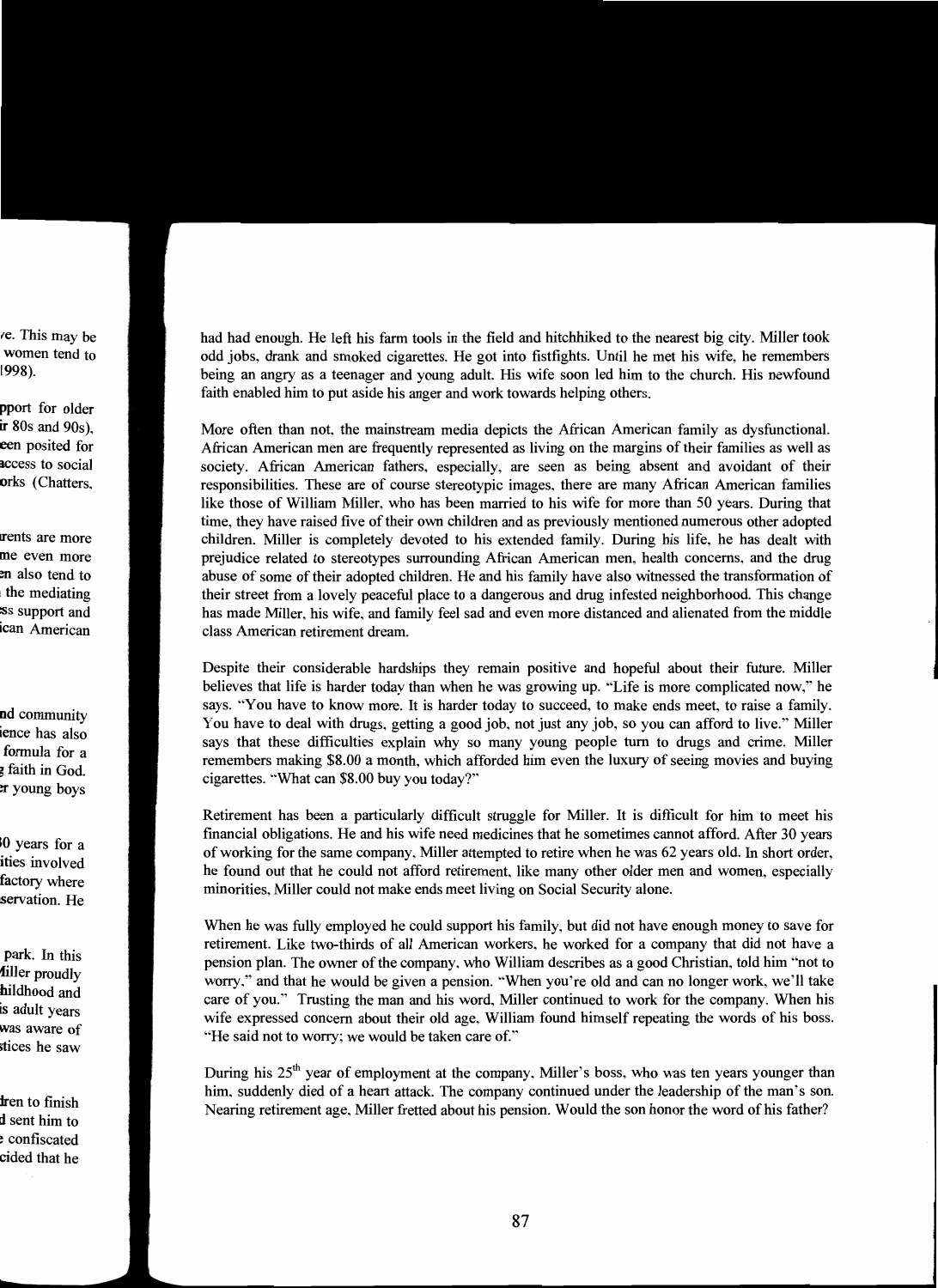#### \*\*\*\*\*\*

When Miller began to contemplate the trials and tribulations of how to spend his golden years, the concept of retirement was still a relatively new one. His generation was one of the first to leave the farm to work in a factory for a salary. Until 1935 there was no Social Security Administration to oversee the retirement of millions of American workers. When you "retired" back then, they might give you a gold watch. Nowadays the timing of retirement varies. Most people tend to anticipate and plan, at least somewhat, for their retirement. There are several predictors for the timing of retirement, the strongest being health. Poor health tends to lower the age of anticipated retirement (Bee, 2004). Studies indicate that minorities, especially African Americans, suffer greater morbidity and earlier mortality than the rest of the population (Newman, 2003).

A lifetime of dealing with the stressors of discrimination and poverty contribute to the poor health status of many older African Americans (Utsey, Payne, & Jackson, 2002). Although racism among other factors contributes to health care inequalities, economic disparities appear to be the most powerful force leading to inadequate health care for African American men and women. African Americans tend to have higher mortality rates from common illnesses such as cancer. In fact, they often succumb to an illness before the age of 65 (Yee & Weaver, 1994). The lack of adequate health insurance often results in a lack of preventive care which could save lives. William Miller was one of the lucky ones; his employer provided health insurance. He prides himself on the fact that unlike many people he knows, he gets regular checkups.

#### \*\*\*\*\*\*

Miller has confronted his many health concerns with bravery and fortitude. His most stressful episode occurred just prior to his fIrst retirement. In his early 60s, he was diagnosed with cancer of the colon. Although he received intensive treatment, he believes that his faith cured of an often fatal disease. During chemotherapy, he says, "God looked after me." Even though chemotherapy is usually debilitating, Miller somehow drove himself to the treatment center and. once fmished with his infusions, drove himself back to work. He says that his faith in God, and God's healing power, made him able to withstand the treatments. "God made me better." Even so, Miller is not unrealistically optimistic about his health, especially now that he is almost 80. In the past few years he has witnessed the difficult deaths of many friends and family members. "But with God's help," he says, "we get through it."

\*\*\*\*\*\*

There is very little systematic study of the buffering effect of religion and spirituality on adjustment to later life. Investigation of these concepts is usually mired by difficulties in quantitative measurement and a reputation that religiously is linked to cognitive inflexibility (Jang & Johnson, 2004). Emerging research, however, indicates that religiosity, in fact, appears to have many positive effects that are significant for many people, especially older African Americans. African American spiritual beliefs play a large role in adjustment to life (Upchurch & Mueller, 2005). As Miller and other men interviewed in this study have indicated, prayer is the most common coping response that African Americans use in response to a stressful situation (Armstrong & Crowther, 2002). In later adulthood there is even an increase in reliance on prayer as a coping mechanism.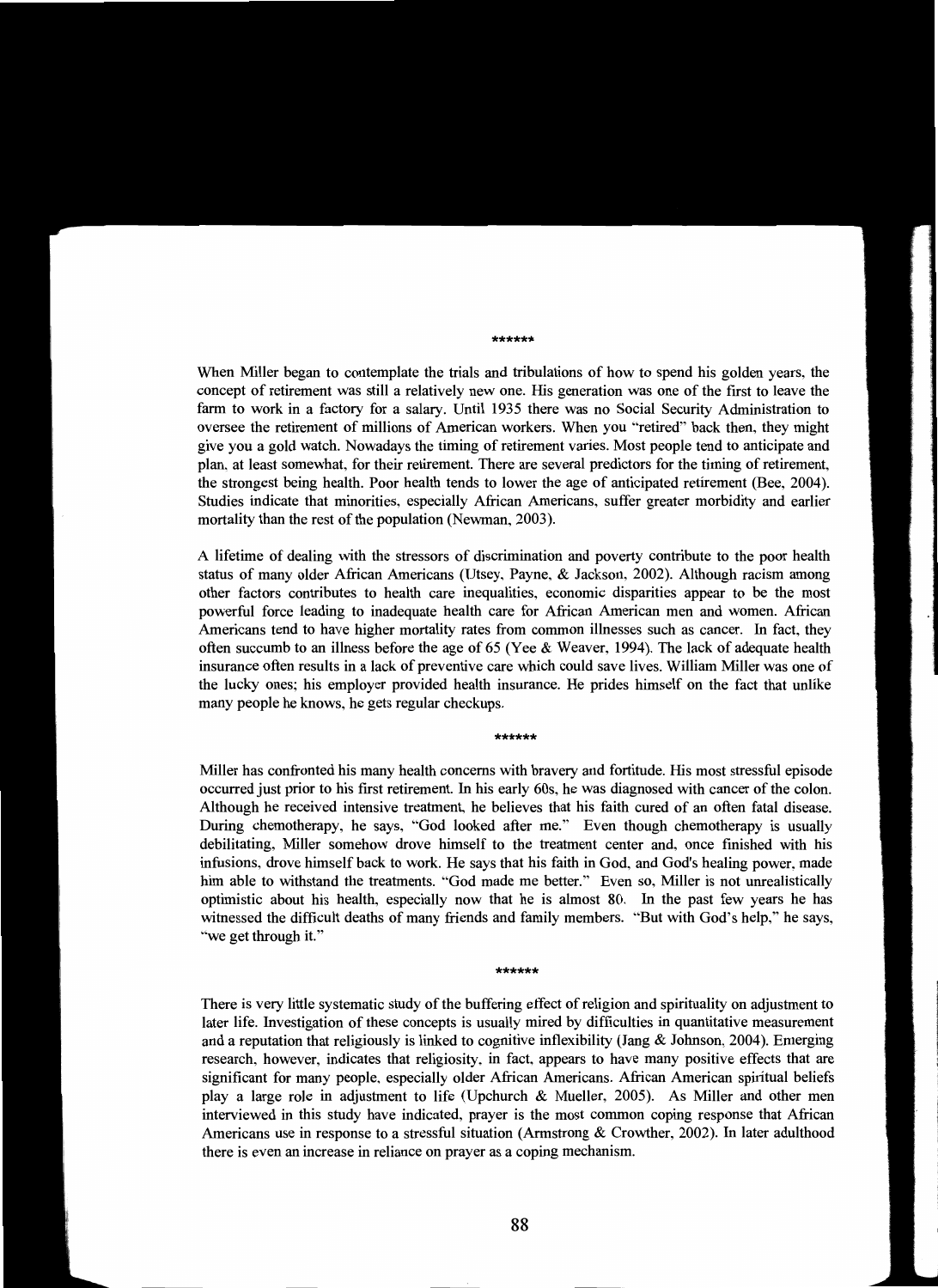lden years, the rst to leave the ministration to en. they might anticipate and <sup>~</sup>of retirement, it (Bee, 2004). lity and earlier

be poor health racism among ) be the most omen. African . In fact. they dequate health ler was one of **act that unlike** 

essful episode r of the colon. fatal disease. py is usually shed with his : power. made unrealistically years he has lelp." he says,

adjustment to measurement 14). Emerging !fects that are liritual beliefs Id other men : that African ter adulthood

African Americans tend to seek social support (which has been shown to be facilitated by an active spiritual life) and spiritual support more readily than their European American counterparts (Chapman & Mullis. 2000). Through active involvement in black churches and the cultivation of a religious/spiritual life in children. these behaviors are typically maintained throughout life. As noted by Mattis and Jagers (2001), the axiom used by many African American families is: "the family that prays together stays together."

As people enter later adulthood. regardless of racial or cultural backgrounds, there is an inevitable confrontation with existential issues (e.g. life reflection, search for meaning, confrontation with mortality). In older populations, improvement of physical health is therefore a possible by-product of an active spiritual life. A recent study illustrates the physical benefits of a rich and active spiritual life in older African Americans. In a study, two coping approaches to aging were measured and compared to see their effect on well-being (Upchurch & Mueleer, 2005). One approach is self-transcendence, in which individuals transcend and accept limitations due to age/mortality. In so doing, they let go of their anxieties and disappointments. The other approach has a more spiritual focus. Here, a person frequently engages in religious and spiritual behaviors (e.g. church attendance) and is committed to developing her or his relationship with a higher being. The importance of both self-transcendence and spirituality increases with age. In older populations, practices associated with these coping strategies have been related to improvement in mental health and to lower rates of mortality. Results revealed that older African Americans more elevated on measures of self-transcendence demonstrated a greater ability to engage in independent behavior (e.g. managing [mances, taking medication, shopping) as well as to more fundamental activities of daily living (e.g. feeding, bathing, etc). Intervention (through families, churches, or clinics) that can increase a person's self-transcendence may also help to keep older African Americans more independent, physically active, and less vulnerable to mortality (Upchurch & Mueller, 2005).

A more obvious connection between well-being and religious beliefs is the role that religion plays as a facilitator of social support. Relational theories suggest parallels between an individual's relationship to a higher power and her or his interpersonal relationship with other human beings. These would include the related affects of expressed emotion, cognitions, and behaviors. A relationship with higher power shared in a congregation can add further meaning to interpersonal relationships and validate one's own sense of self and membership in a group. Given the shared African American experience of forced immigration and slavery, followed by social injustice, God typically assumes the role of the champion of the oppressed--not dissimilar to the Old Testament story of God delivering the Israelites from slavery to freedom. This example well illustrates how collective identification with God (a deliverer from oppression) can give collective comfort to a group of individuals who have experienced oppression and injustice (Mattis & Jagers, 2001).

On a more basic level, religion and spirituality, and especially the institutions associated with religion, offer African Americans the opportunity to connect and to pool resources. In comparison to their European American counterparts, African Americans are more likely to use church services for general support. These services can take the form of various social services, educational opportunities, social/entertainment outlets, or forums for social change. All of these act as a moderator between religiosity and well-being, and can greatly add to personal mastery (Jang  $\&$ Johnson, 2004). For older African Americans personal mastery is usually difficult to achieve given their dual positions as a racially oppressed group in culturally stigmatized age-bracket. It is clear,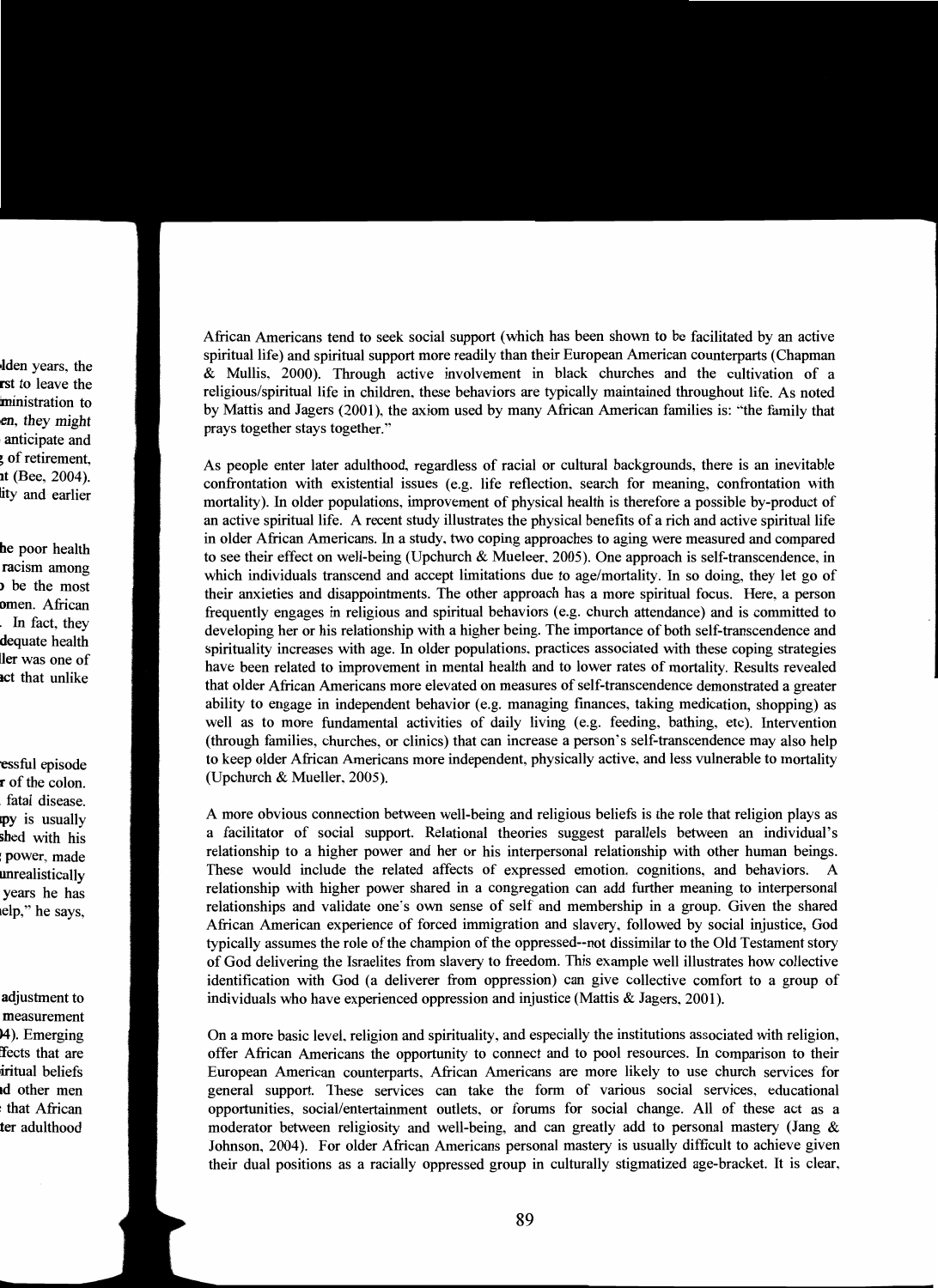though, that religion provides older African Americans with coping skills, social capital (Jang & Johnson, 2004), independence (Upchuch & Mueller, 2005), and cultural identification (Mattis & Jager, 2001). Tn America, black churches are a social institution that provide positive contributions to the psychological and physical well-being of older African Americans.

#### \*\*\*\*\*\*

William Miller's faith not only helped him cope with the painful death of one of his stepchildren, but with the passing of several friends and family members. Miller's wife's oldest son, Riese, recently died in their home. He had not yet turned 50. As a young man, Riese abused alcohol and drugs. By the time he was 40 his health had deteriorated. Even so, Riese was able "to clean himself up" as Miller put it, get a job and marry. But Riese's transformation came too late, for he had terminal liver disease.

This episode compelled Miller to make his peace with death. At first he did not like the idea of someone dying in his house. Since it was Riese's wish that he die at home, Miller agreed to look after him until the end. In fact, Miller, in retrospect, prided himself on overcoming his fear of death and offering his home. Tn the end the young man died in his mother's arms. Although Riese's death was a family tragedy, Miller saw it as a peaceful and happy death. He described his stepson's mood and eating habits before dying. "He was eating well. He was at peace." He described his wife's sad reaction to her son's death. "In the end," he said, "we all have to come to terms with the end of life."

Miller's strong belief system provides him the resilience he needs to cope with stressful and painful situations such as the death of a child. Tragic events like Riese's death also make him think about his own mortality and how he is spending his later years. A part time worker at 80 years of age, Miller still looks forward to a time in life when he does not have to work. He still hopes to completely retire and completely enjoy life. He would like have time to visit his extended family, help out more in his church, and rest.

\*\*\*\*\*\*

Like William Miller, millions of workers see retirement is as the long awaited freedom from the responsibilities and pressures of employment. Clearly, both the nature of the retirement transition and the broader social context under which it takes place are critically important for understanding the process of retirement. The transition to later adulthood can be a stressful time. As previously mentioned, multiple stressors, such as fmancial difficulties and health concerns (Kraaij, Prymboom, & Ganefski, 2002; Wrosch, Heckhausen, & Lachman, 2000), may contribute to make this phase of life a difficult one. Minority populations, especially African Americans in the United States, often have a history of lower income and fewer years in the labor force. As a consequence, they, like William Miller, may have fewer resources when they reach retirement age.

Social psychologists see retirement as a developmental process, a late life transition. It is associated with the prospect of growth and change (Roesenkoetter & Garris, 2001). For those men and women who find their jobs stressful or burdensome, retirement is considered quite positively-a relief from ongoing strains and conflicts (Quick & Moen, 1998). Unfortunately health concerns and fmancial concerns can undermine a person's dreams about his or her retirement. Studies indicate that African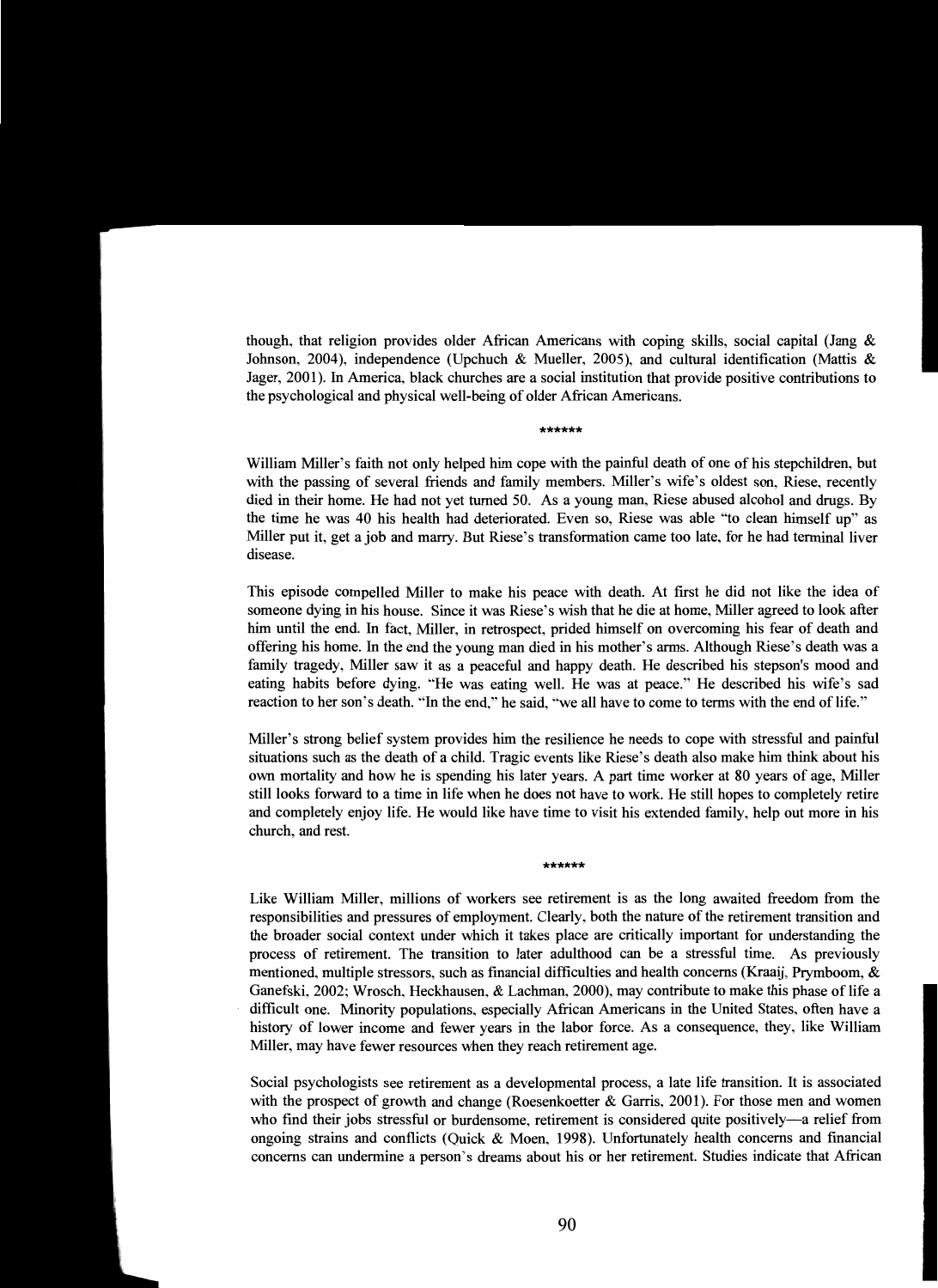capital (Jang & ltion (Mattis & contributions to

tepchildren, but Riese, recently I and drugs. By himself up" as d terminal liver

ike the idea of ed to look after ar of death and <sup>e</sup>'s death was a on's mood and his wife's sad e end of life."

ful and painful think about his of age, Miller mpletely retire but more in his

:dom from the : transition and lerstanding the As previously Prymboom, & phase of life a ... often have a . like William

t is associated :n and women -a relief from and financial e that African

American and Hispanic workers, due to their fmancial circumstances. tend to be less confident about their retirement. One of the major fmancial concerns is the cost of health care.

More sensitive public policies can help ease the widespread concerns associated with late life transition. The privatization debate over Social Security presents another potential stressor in a life filled with stress. No one gets rich from Social Security. but people can nonetheless make their way. William Miller spent years working jobs that did not offer pensions, and like many other older African American men he now relies on his social security benefits, which he still has to supplement with part time work. There appears to be no end to the hardships William Miller has to experience in his life.

There are several telling markers that are indicative of ethnic differences in the retirement experiences of Americans (Mitchell & Levine. 1999). The life trajectory of William Miller highlights some of these. after a life time of hard work he fmds himself unable to make ends meet in retirement. So far he has been able to work part time. which in combination with his Social Security income, enables him and his wife to get by. Should Miller become disabled it is likely that his extended family, many of whom are barely getting by themselves. will pitch in to help out, but at what price to them? In mid life, Miller felt that he had '"made it". but cultural changes. age. health concerns and associated costs have resulted in a downward economic spiral for William Miller and his family. As he has entered later life, Miller has faced increased marginalization. not only as a result of his past life experiences as an African American man, but also as a result of stressors associated with the process of aging.

There are several cultural trends taking place at the beginning of the 21st century which may pose a threat to future African American elders. A diminished involvement in volunteer work and community organizations for example, systems which have cushioned Miller. mayor may not be available for future elders (Newman. 2003). The US society is increasing divided by race and social class, social responsibly is becoming a more infrequent and private act, benefiting some but unfortunately leaving others without much needed support.

As the population of the United States ages the number of individuals who will retire will increase. William Miller has managed to maintain an optimistic belief that life will be OK regardless of what happens. William relies on social support from his extended family, spiritual support from his religious beliefs and participation in religious services. He has had the ability, thus far, to structure his own support system independent of fonnal supports. However. older African Americans currently represent one of the poorest and most chronically ill segments of the US population (Krause & Wray, 1991). Expecting older African Americans to continue to create and maintain their own support system as they age with only minimal fonnal support from Social Security is unacceptable. Social planners need to exhibit greater awareness and sensitivity to the needs of older minority men and women.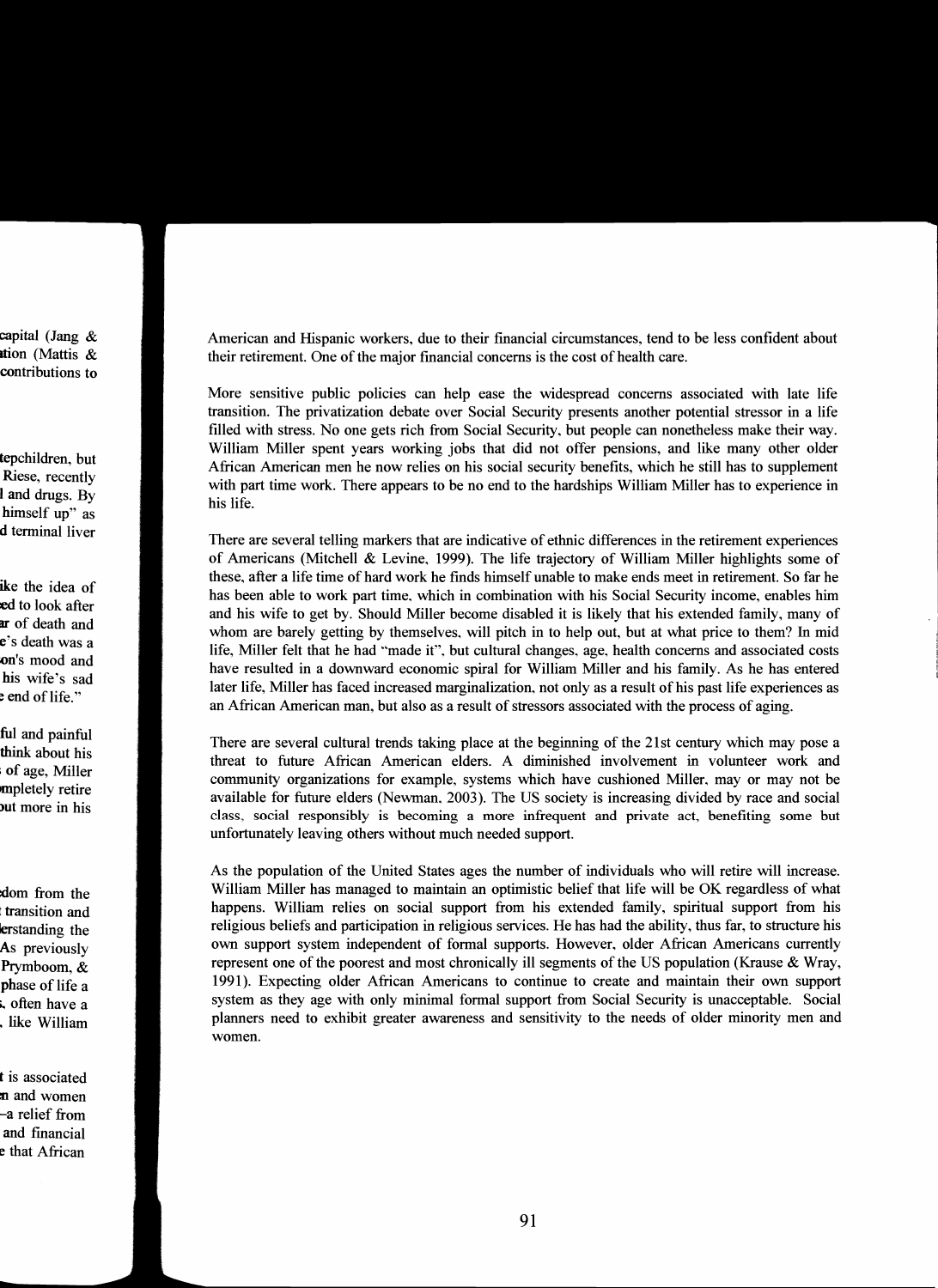## **REFERENCES**

Acomb, D. (2005). Race Relations. *National Journal,* 37(27), 2143.

- American Association of Retired Persons. (1995) *A portrait of older minorities.* Available: http://www.aarp.org/research/reference/ minorities/aresearch-import-509.html# BLACK
- American Association of Retired Persons. (2004). *African Americans Age* 65 *and Older: Their Sources of Income.* Available: http://www.aarp.org/research/assistance/lowincome/aresearch-import-906-FS100. html
- Armstrong, T.D., & Crowther, MR. (2002). Spirituality among older African Americans. *Journal ofAdult Development,* 9(1),3 12.
- Barker, J.e., Morrow, J., & Mitteness, L.S. (1998). Gender, informal social support networks, and elderly urban African Americans. *Journal of Aging Studies*, 12(2), 199-222.
- Barrer, B.M. (2001). The 'grands and greats' of very old black grandmothers. *Journal of Aging Studies*, 15(1), 1-11.
- Bee, H.L., & Bjorklund, B.R. (2004). *The journey of adulthood* (4<sup>th</sup> ed.). Upper Saddle River, NJ: Pearson Prentice Hall.

Blake, W.M., & Darling, C.A. (2000). Quality of life. *Journal of Black Studies*, 30(3), 411-428.

- Chapman, P.L., & Mullis, R.L. (2000). Racial differences in adolescent coping and self-esteem. *The Journal of Genetic Psychology,* 161(2),152-160.
- Chatters, L.M., Taylor, R.J., Lincoln, K.D., & Schroepfer, T. (2002). Patterns of informal support from family and church members among African Americans. *Journal of Black Studies*, 33(1), 66-85.
- Cockerham, W.C. (1997). This Aging Society (2<sup>nd</sup> ed.). Upper Saddle River, NJ: Pearson Prentice Hall.
- Kraaij, V., Pruymboom, E., & Garnefski, N. (2002). Cognitive coping and depressive symptoms in the elderly: A longitudinal study. *Aging* & *Mental Health,* 6(3),275- 281.
- Jang, S.J, & Johnson, B.R (2004). Explain religious effects on distress among African Americans. *Journal for the Scientific Study ofReligion,* 43(2),239-260.
- Krause, N., & Wray, L.A. (1991). Psychosocial correlates of heath and illness among minority elders. *Generations: Journal of the American SOCiety on Aging,* IS(4), 2S-30.
- Mattis, J.S., & Jagers, R.J. (2001). A relational framework for the study of religiosity and spirituality in African Americans. *Journal ofCommunity Psychology,* 29(S), SI9-S39.
- McKinnon, J. (2003). *The Black Population in the United States: March 2002.* U.S. Census Bureau, Current Population Reports, Series P20-541. Washington, DC. Available: http://assets.aarp.org/rgcenter/econ/dd114\_worker.pdf
- Mitchell, O.S., Levine, P.B., & Phillips, J.W. (1999). *The impact of pay inequality, occupational segregations, and lifetime work experience on the retirement income (if women and minorities.* Washington, DC: American Association of Retired Persons.
- Newman, K.S. (2003). *A different shade of gray: Midlife and beyond in the inner city.* New York: The New Press.
- Nwafor, F. (200S). Social Security privatization and African Americans: A comparative analysis. *Journal of Black Studies,*  35(3),248-266.
- Quick, H.E., & Moen, P. (1998). Gender, Employment, and Retirement Quality: A Life Course Approach to the Differential Experiences of Men and Women. *Journal qfOccupational Health Psychology,* 3(1), 44-64.
- Roesenkoetter, M. M., & Garris, J.M. (2001). Retirement planning, use of time, and psychosocial adjustment. *Issues in Mental Health Nursing,* 22, 703-722.
- Sokolovsky, J. (1985). Ethnicity, culture and aging: Do differences really make a difference? *Journal of Applied Gerontology*, 4(1),6-17.
- Upshcurch, S., & Mueller, W.L. (200S). Spiritual influences on ability to engage in self-care activities among older African Americans. *International Journal of Aging and Human Development,* 60(1), 77-94.
- U.S. Bureau of Labor Statistics. (2004). *Median weekly earnings of full-time wage and salary workers by selected characteristics.* Available: http://www. bls.gov /cps/cpsaat3 7.pdf